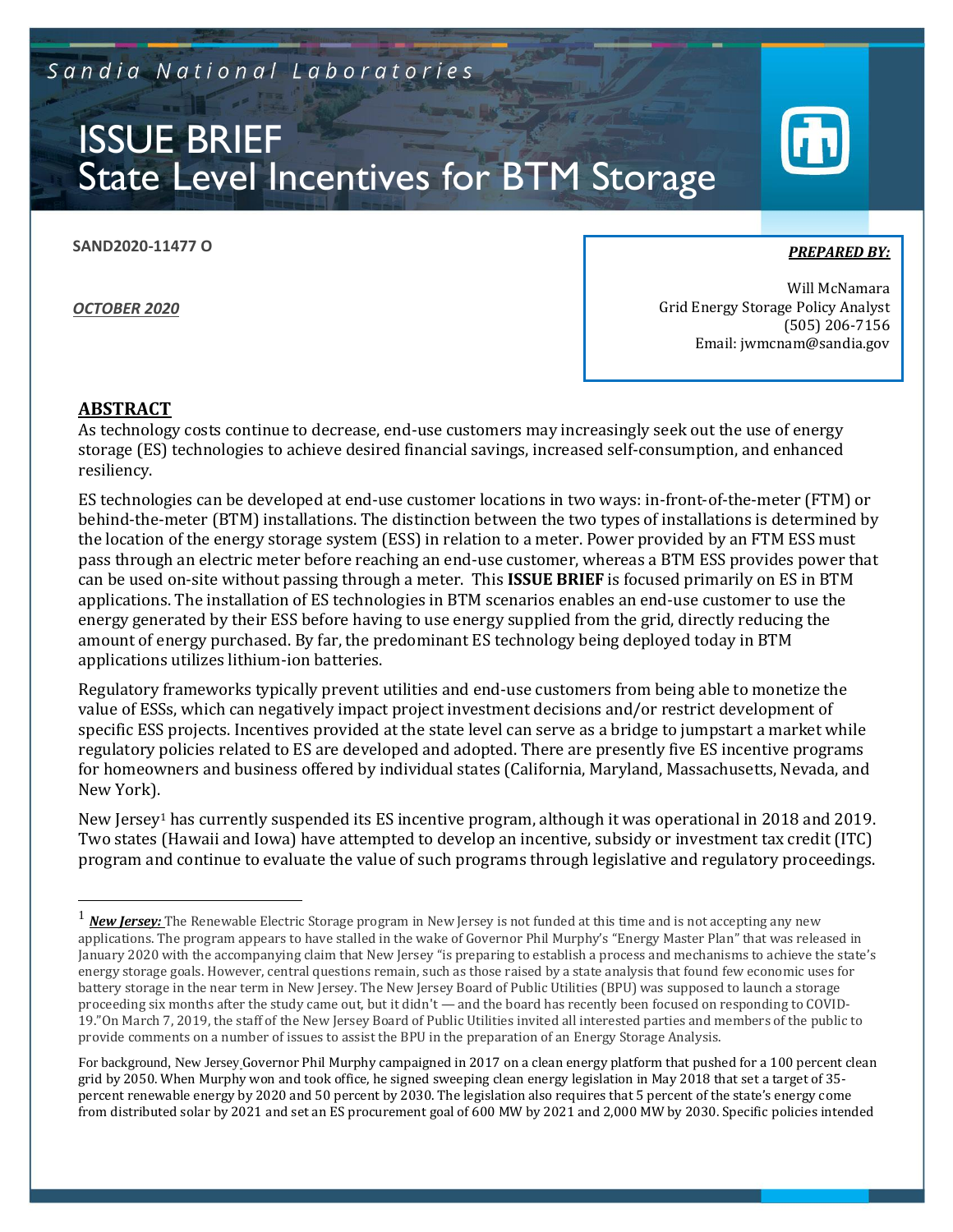The purpose of this **ISSUE BRIEF** is to summarize existing state-level incentive programs for BTM ESSs and how such state-specific programs correlate with the state's ES policy.

# **BACKGROUND: THE PURPOSE & VALUE OF INCENTIVE PROGRAMS**

The use of ESSs at the distribution level, which falls under state-level jurisdiction, offers a number of system benefits, particularly as distribution networks face increasing system demands posed by the proliferation of distributed energy resources (DERs), particularly non-dispatchable generation. Benefits that can be achieved through the use of ESSs at the distribution level include the potential of deferring or avoiding costly distribution system upgrades, increasing power quality on distribution circuits, and increasing circuit and substation hosting capacity. Customer-sited ESSs also provide the ability for customers to better respond to tariff price signals to realize savings on their energy bills and potentially receive other compensation for providing customer-sited generation to serve the broader needs of the grid.

However, there is currently a lack of state-level policy establishing clear mechanisms to identify and capture the full value of ESSs, potentially inhibiting development of ESS applications at the distribution level. In the interim period during which ES policies are defined at the state level, subsidy programs (or other programs that provide financial incentives) are being developed to stimulate the development of ESS solutions in order to realize the benefits of storage.

Incentive programs can help offset the associated costs incurred by developers as they attempt to establish ESS solutions at the distribution level. The associated costs of ESSs include hardware (e.g., inverters, modules), balance of system (e.g., wiring, interconnection fees, ancillary equipment), and engineering procurement and construction (P&C). Balance of system costs and P&C costs are often collectively referred to as "soft costs" and can make up the largest all-in installed costs in immature ES markets with little if any existing deployments of ESSs. Therefore, subsidies at the state level can help offset soft costs and mitigate the financial challenges faced by developers, thereby encouraging market development of ESS technologies.

Incentive programs at the state level can take different forms, based on the regulatory context of the state and the existing level of interest among customers in developing BTM ESSs. Rebates may reflect the most basic form of incentive offered at the state level because they offer the greatest potential to reach the widest number and type of end-use customers.

# **CURRENT STATE INCENTIVE PROGRAMS**

As noted above, there are currently five ES incentive programs that have been adopted at the state level across the U.S. Provided below is a summary of each state's program, along with perspective on related ES policies within the state.

to enable the achievement of the procurement target are presently being considered within various New Jersey regulatory and legislative proceedings.

In 2018 and 2019, New Jersey's rebate program offered financial incentives for ESSs that are installed with Class 1 Renewable Energy Projects at BTM, non-residential sites. The program was intended to benefit New Jersey ratepayers by supporting the installation of renewable electric storage systems in government, commercial, institutional and industrial entities for the purpose of providing emergency back-up power for essential services, offsetting peak loads by shifting electricity to hours of higher demand and/or helping to stabilize the electric distribution system through the provision of frequency regulation.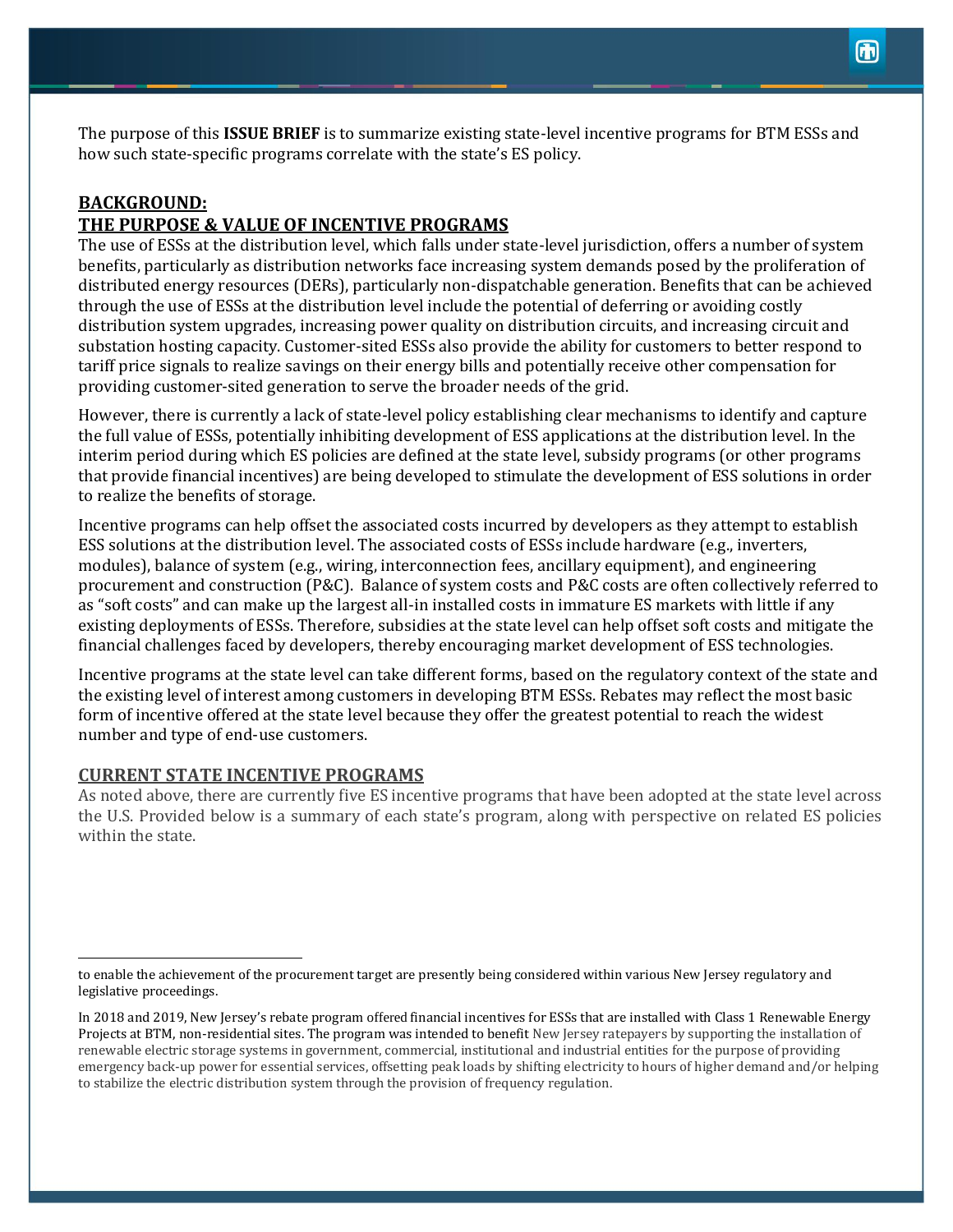#### *California*

# *a. Summary of ES policies in California*

With its innovative and ambitious policies, California is a global leader in the development and application of ES technologies. For the last decade, the state has been a frontrunner in both the development of storage technologies and the legislative and regulatory policies needed to enable the growth of a storage marketplace.

California has used a mix of executive directives, legislation, and regulatory decisions to define ES policy, and has relied upon coordinated efforts among the Legislature, the California Public Utilities Commission (CPUC), the California Energy Commission (CEC), and the California Independent System Operator (CA-ISO). The policy initiatives related to ES developed by California policymakers over the last decade have been focused in three key areas:

- o Requiring utilities to procure significant amounts of new ES resources
- o Evaluating the value of ES through consideration of multiple use applications (MUAs) (i.e., storage's many contributions to grid stability and reliability)
- o Developing robust incentives through the Smart Grid Inventive Program that provides customer rebates to enable storage development (totaling about \$450 million in 2019)

#### *b. California's ES incentives*

California was the first state to create a program to incentivize BTM ESS. Although the program began with other focus areas, California still has the longest-running incentive program in the U.S. that provides subsidies to customers who use on-site power. The state's Self-Generation Incentive Program (SGIP), which is managed by the CPUC, was created in 2006 and was originally intended to provide customers with incentives to reduce their energy use during peak demand times and to promote energy self-sufficiency in response to California's electricity crisis in 2001. In its early days, until the California Solar Initiative was created as a stand-alone program, the SGIP promoted the development of end-use customer solar photovoltaic projects. The SGIP currently emphasizes financial assistance for ES technologies in the form of customer rebates for the installation of battery storage technologies.

Over the years, the SGIP has been revised and extended numerous times, including (1) program modifications to remove solar photovoltaic technologies from the SGIP and move them under the purview of the California Solar Initiative in 2006; (2) add customer ES as an eligible technology; (3) expand the focus of the program to include greenhouse gas (GHG) reduction; and (4) allocate 75 percent of the incentive budget to ES projects. Perhaps most significantly, SB 700, a bill passed by California's legislature in 2018, revamped the SGIP program to extend the program's budget by \$800 million. The legislation also changed what was previously a "first come, first serve" model that governed the disbursement of rebates to a lottery system that is weighed toward projects with additional GHG or grid-balancing benefits.

The SGIP's budget is divided between four program administrators: Pacific Gas and Electric Company (PG&E); Southern California Edison (SCE); Center for Sustainable Energy (CSE); and Southern California Gas Company (SoCalGas). While each of the program administrators receives a different allocation of the total SGIP budget, 80 percent of each of their budgets is reserved for ES, and the remaining 20 percent is designated for other distributed generation technologies, such as fuel cells and wind turbines. The ES portion of each SGIP budget has a developer cap, which is intended to prevent any single battery developer from establishing a monopoly in California's ES market.

In order to qualify for SGIP, applicants must either be a commercial, industrial, agricultural, or residential customer of PG&E, SCE, SoCalGas, or San Diego Gas and Electric (SDG&E). (SDG&E customers can apply for the subsidy as SDG&E's role as an administrator is defined).

The SGIP rebate for battery storage is separated into five categories: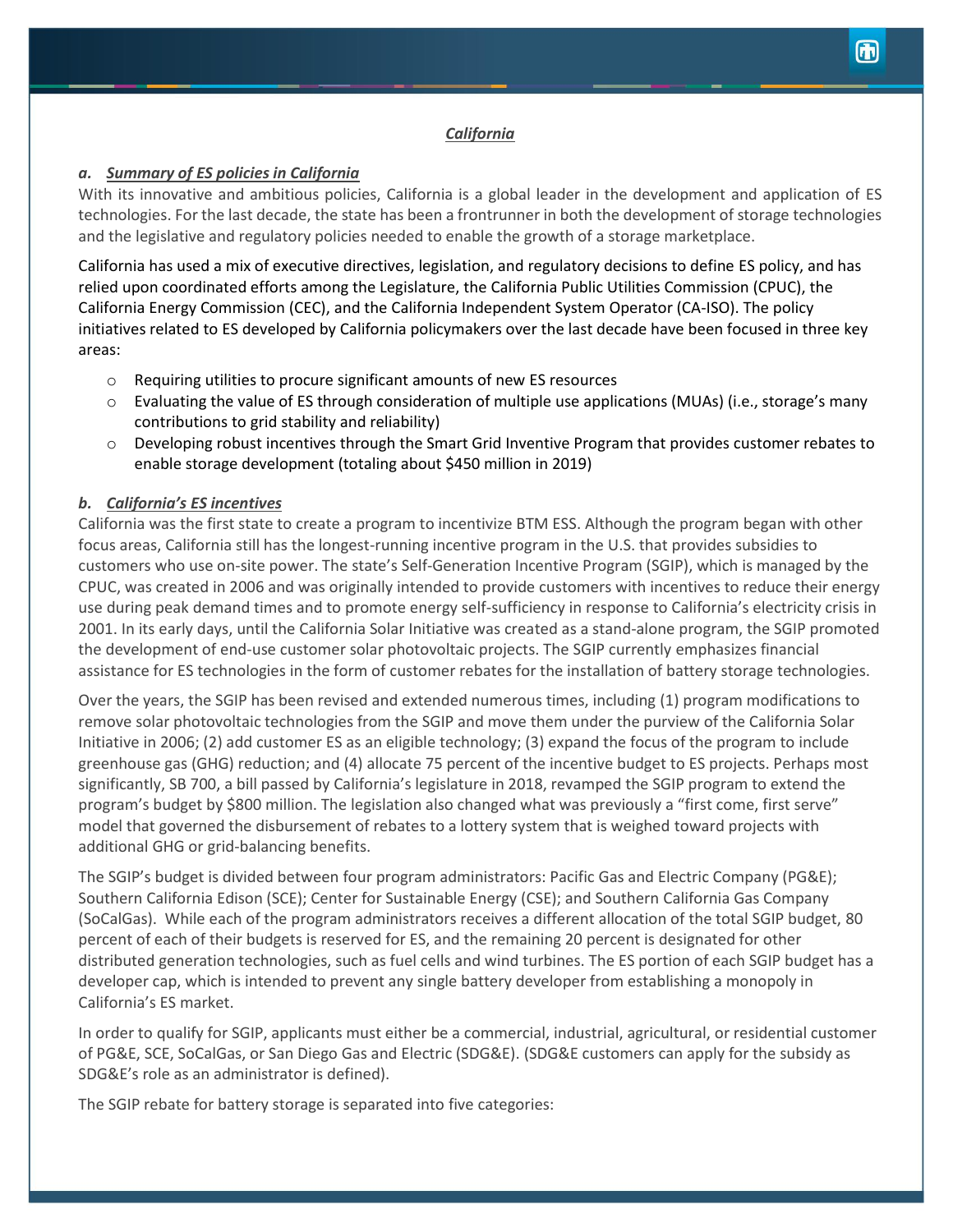- 1. Large-scale storage systems
- 2. Residential storage systems
- 3. Residential equity systems
- 4. Residential equity resiliency systems
- 5. Non-residential equity systems

The "equity resiliency" category prioritizes the installation of ESSs for vulnerable customers and "critical facilities" that support community resilience in the event of threatening events such as wildfires. Critical facilities can include such entities as fire stations, nursing homes, and supermarkets serving remote communities. The SGIP's most generous subsidies— \$1 per watt-hour, or enough to almost completely cover the upfront costs of a typical residential solar-storage system — are reserved for residents who could face serious deprivation or even death due to multiday threatening events.

Since 2001, the SGIP has provided \$1.2 billion in incentives to support development of over 750 MW of distributed generation and 620 MWh of ES.

#### *Maryland*

#### *a. Summary of ES policies in Maryland*

Maryland represents *a small, slow and steady* market for ES development as it emphasizes its *learning by doing* approach toward developing the regulatory structure for ES and incentivizing market growth through state subsidies. Regulators in the state claim that ultimately Maryland will prove to be "one of the states in the union that is most advanced in its efforts to move utility treatment of solar energy, electric vehicles, and other distributed energy resources toward a customer-centric universe."

Unlike other states that have opted to mandate the procurement of ES, Maryland has a taken a different approach that is built around providing financial incentives to jumpstart storage development in the state, while simultaneously defining state policies to support the market in real time.

In 2019, Maryland lawmakers adopted legislation (HB 650) that required the Maryland Public Service Commission to develop an ES pilot program in which regulated utilities must solicit two ES projects under varying ownership scenarios. State regulators will use the pilot's data to evaluate how to best use the technology in the future. The bill applies only to Maryland's four investor-owned utilities: Potomac Edison; Baltimore Gas and Electric; Delmarva Power and Light; and Potomac Electric Power. Utilities must have applied for Public Service Commission (PSC) approval of their two projects by April 15, 2020, and Sept. 15, 2020, respectively. The approved projects are scheduled to be operational by Feb. 28, 2022.

#### *b. Maryland's ES incentives*

In 2017, Maryland became the first state in the U.S. to pass legislation (SB 758) enabling state taxpayers to claim an income tax credit (ITC) for ES devices — whether they were paired with solar or stand-alone storage. Under the management of the Maryland Energy Administration (MEA), the Energy Storage Income Tax Credit Program positions Maryland, as of this writing, as the only state offering a stand-alone ITC specific to ES.

The ITC remains available to residential and commercial taxpayers who have installed an ESS on their residential or commercial property in Maryland during Tax Year 2020 (January 1 - December 31, 2020. All energy systems must store energy for at least one of the following purposes: To use as electrical energy at a later date; or, in a process that offsets electricity use at peak times. Tax credit certificates are awarded to eligible applicants on a first come, first served basis during Tax Year 2020.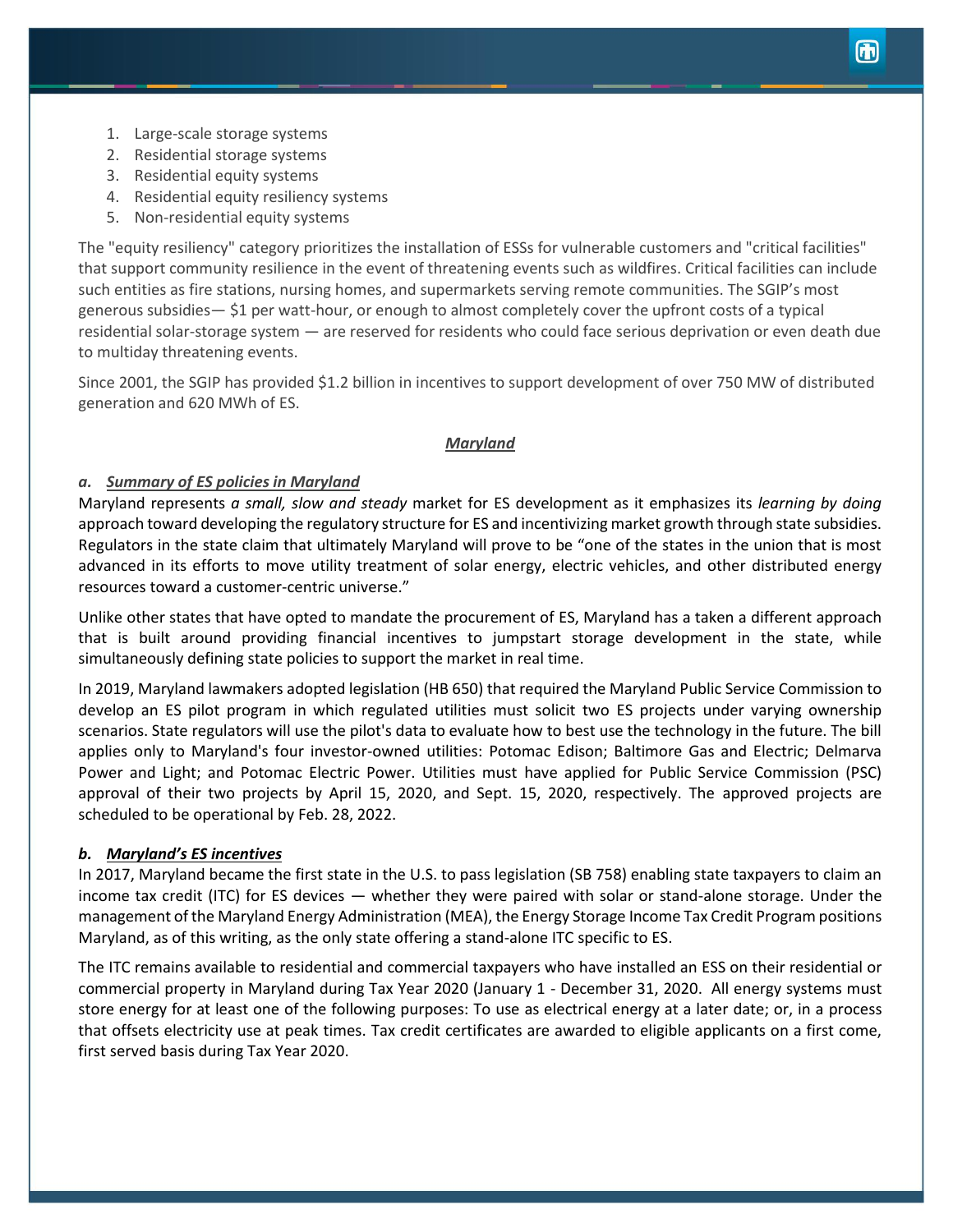Legislators define a residential property as a place that serves as a primary residence and include single-family homes, individual units of multifamily properties, and mixed-use facilities. The state defines a commercial property as a nonresidential property with commercial, industrial, or governmental uses, and also multifamily properties.

The state calculates ES tax credits differently for systems installed on commercial and residential properties. The ITC provides the lesser amount between \$5,000 for a residential system, \$75,000 for a commercial system, or 30 percent of the total costs for the ES installation. In 2018, in the program's first year, 61 residential customers and one commercial customer in Maryland claimed the ES income tax credit. And while \$750,000 is made available under Maryland's ES income tax credit program each year. In the calendar year 2019, just \$237,112 was disbursed ES developments that occurred in FY 2018. The program's funding for 2019 was \$300,000 for residential systems and \$450,000 for commercial systems. Under the enabling statute, MEA may award a total of \$750,000 in tax credit certificates during a given tax year.

Program funding not spent in one year cannot be rolled over to future tax years MEA is now accepting applications for the Maryland Energy Storage Income Tax Credit Program for tax year 2020. The deadline to apply is January 15, 2021.

The MEA allows businesses and residences to claim the ES tax credit for the following qualifying systems that store the following types of energy:

- 1. Thermal energy
- 2. Electrical energy
- 3. Chemical energy
- 4. Mechanical energy

The program is presently scheduled to run through 2022.

# *Massachusetts*

# *a. Summary of ES policies in Massachusetts*

Massachusetts is among a handful of states that is currently on the forefront of establishing ES policies through legislation and regulatory directives. Like California, Hawaii, and New York, Massachusetts has created policy on critical ES issues that now serve as reference points and/or precedents for developing storage policy in other states. In fact, Massachusetts has been a front-runner in developing energy storage policy since 2015 with the creation of an Energy Storage Initiative for the Commonwealth, which included comprehensive studies about the capabilities of ES, funding for storage demonstration projects, and authorization to establish a statewide ES target.

Some of the unique decisions that have framed Massachusetts' precedent-setting ES policy include:

- $\circ$  Massachusetts was one of the first states to adopt a target for storage and has increased the target to its current level of 1,000 MWh by 2025
- $\circ$  Massachusetts is one of the first states to provide comprehensive guidance focused on parting ES with solar panels
- o Massachusetts became the first state to allow BTM ES to qualify for energy efficiency incentives

# *b. Massachusetts' ES incentives*

In 2019, the Department of Public Utilities (DPU) in Massachusetts became the first state utility to include ES batteries in an energy efficiency plan. The decision was based on a financial study that concluded battery storage passes the required cost-effectiveness test and therefore qualifies as an energy efficiency measure.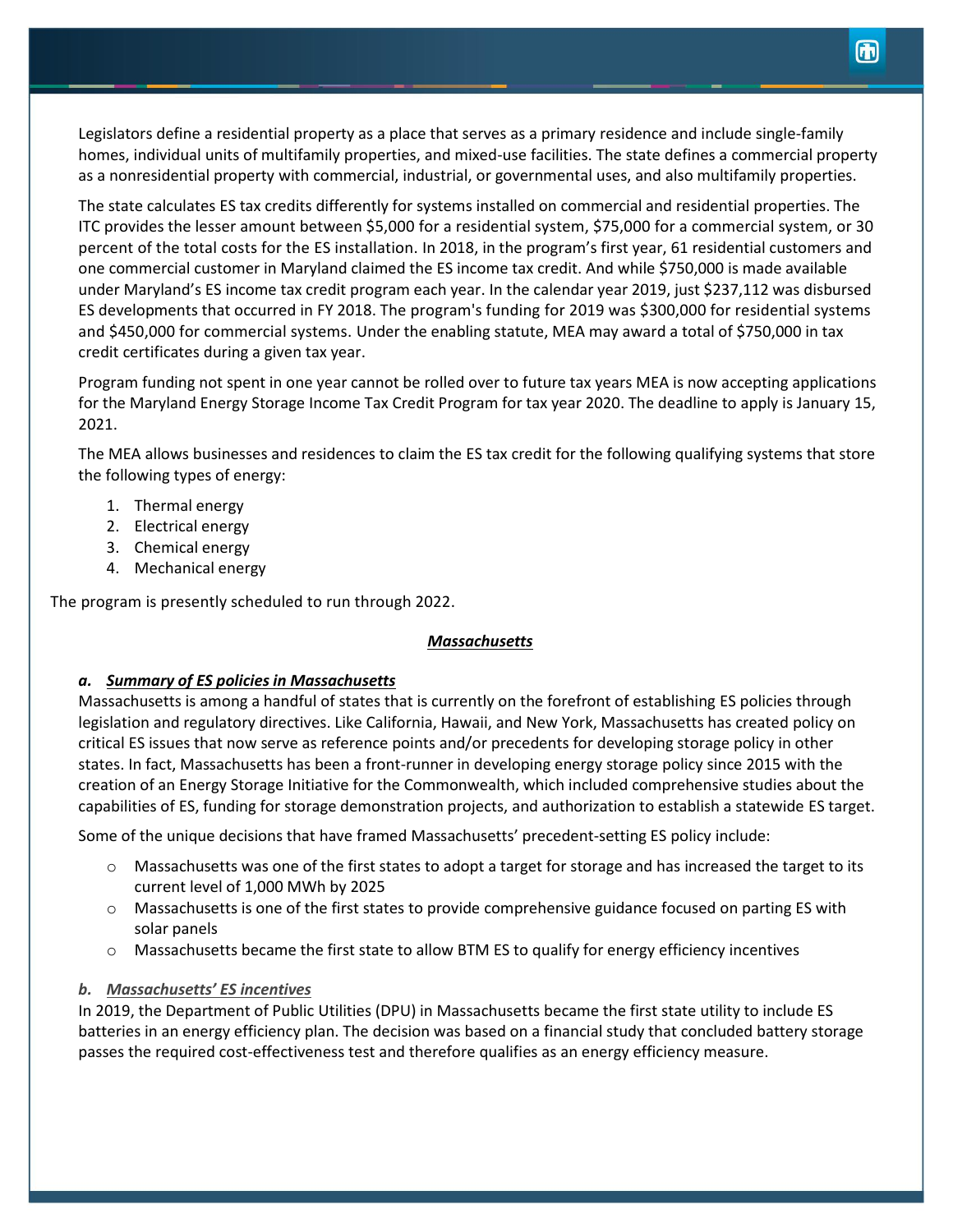This means that Massachusetts has created a program in which utilities will begin offering electric efficiency performance incentives for BTM ESSs, including battery storage, that play a direct role in demand reduction measures. Evaluated on an annual basis, end-use customers (including both residential and commercial customers) who have effectively used an ESS to reduce their total load can apply for an incentive payment. At the end of each year, they will be paid an incentive payment based on how much they reduced their load (use of electricity) during peak demand times, in response to a signal received from the utility directing the end-use customer to reduce their usage. This program will be offered both to commercial and to residential customers (although a critical mass of residential customers from each area must sign up before the utilities issue contracts). It is anticipated that the program will be marketed to customers by third-party developers.

The performance incentives being offered are \$100/kWh average load reduction for a "targeted" dispatch program, and \$200/kWh average load reduction for a daily dispatch program (daily dispatch would cycle the battery more frequently than targeted dispatch). For a commercial customer signed up for targeted dispatch, this could provide a modest but significant incentive. For example, a commercial customer installing a 60-kWh battery system might be able to earn \$2,000/year or \$10,000 over the five-year contract period. Theoretically, the commercial customer would also be able to engage in demand charge management behind the meter for additional savings.

Only new battery installations are eligible for the incentive. There is no requirement that batteries be paired with renewable generation, but customers could take advantage of both the efficiency incentive and the Solar Massachusetts Renewable Target (SMART) program, which includes a storage Adder. The incentive amount is based solely on the energy benefits of storage and do not factor in non-energy benefits such as job creation, reduced land use, reduced grid outages, or higher property values.

#### *Nevada*

# *a. Summary of ES policies in Nevada*

The energy sector in Nevada has experienced a tumultuous evolution the last few years. While seeking to make systemic changes to its regulatory structure and its approach toward grid planning and operations, the state has experienced some very public setbacks to its market and policy initiatives for clean energy. Nevertheless, Nevada is currently in the process of developing innovative ES policies while simultaneously supporting what is clearly a rapidly growing sector for clean energy development.

What makes Nevada an important case study today is the extent to which voluntary, business-driven decisions to expand renewables and ESSs has been spearheaded by the primary utilities in the state. This is in contrast to how the development of renewables and ES has evolved in other states, which has typically been driven through policy directives.

In 2019, the Public Utilities Commission of Nevada (PUCN) adopted a procurement regulation that includes biennial ES targets, increasing up to a 1 GW requirement of ES by 2030. The procurement regulation was adopted after lengthy deliberation over more than two years within the PUCN. Described as "goals and not mandates," the adopted regulation nonetheless gives targets to electric utilities with gross annual operating revenue of US\$250 million or more in the state and requires them to include ES in their integrated resource plans (IRPs).

#### *b. Nevada's ES incentives*

In the state of Nevada, Senate Bill 145 (Effective May 31, 2017) required the PUCN to establish an incentive program for ESSs of 100–1,000 kw. Through this legislation, incentives were established at:

- o Residential (4kw -100 kw): up to \$3,000 per premise
- o Small Commercial (4kw -100kw): up to \$50,000 per premise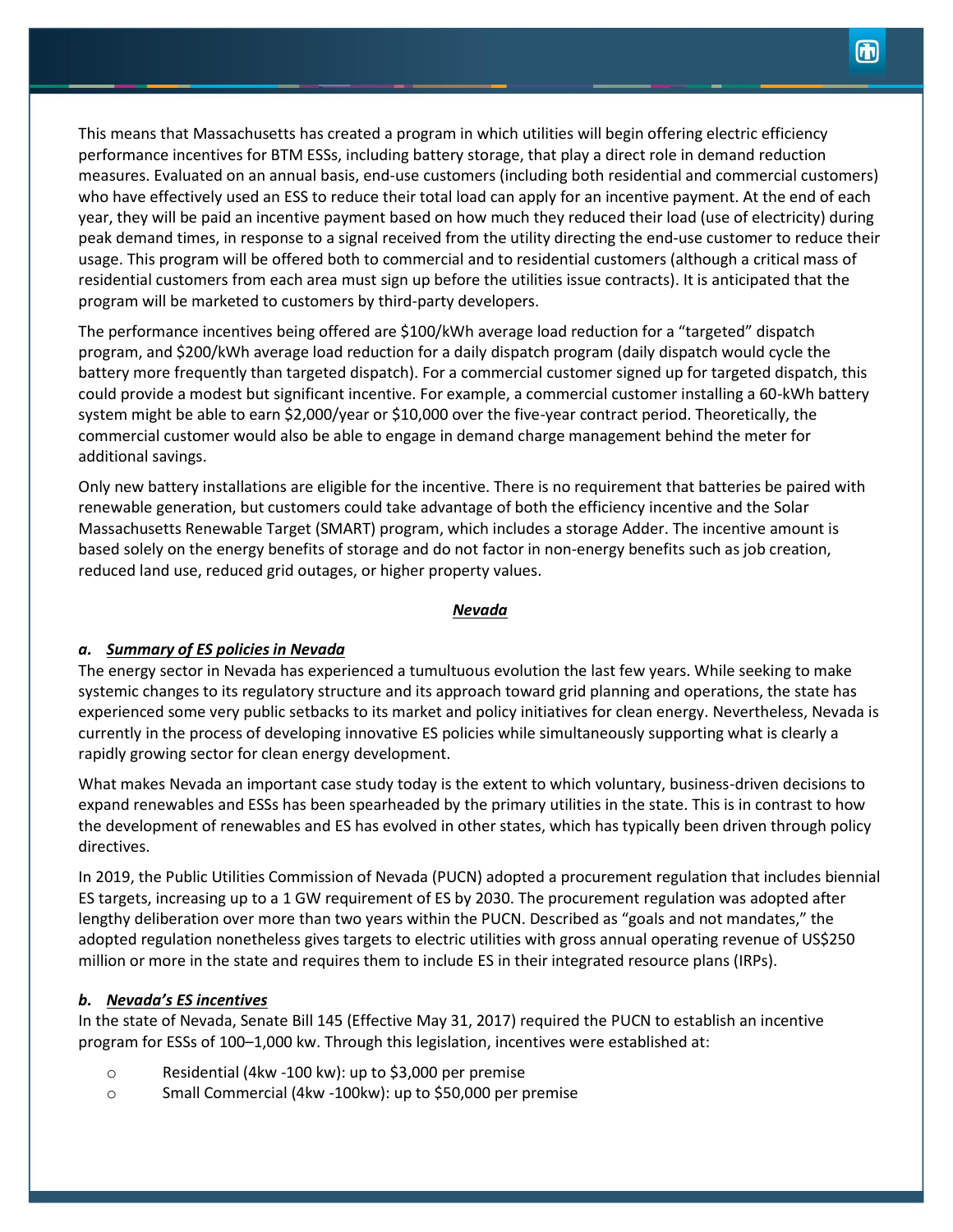o Large Commercial (100kw –1,000kw): up to \$400,000 per premise (critical infrastructure) or up to \$300,000 per premise (non-critical infrastructure)

Sierra Pacific Power and NV Energy, both subsidiaries of Berkshire Hathaway, are vertically integrated utilities with set service territories that serve the northern and southern parts of the state, respectively. The two utilities provide their residential and commercial customers with an incentive program for installing ESSs and pairing the applications to existing solar systems. Customers can join a Time-of-Use (TOU) rate plan and receive incentives via selling energy back to the grid for a higher \$/Wh during peak hours, or they can choose to remain in the standard rate.

Certain requirements define which ESSs are eligible for the incentive. Commercial ESSs must offer between 4 kW and 1,000 kW in capacity and residential systems must offer between 4 kW and 100 kW in capacity. For both residential and commercial customers, ESSs eligible for the incentive must be commercially available systems, be UL listed (indicating compliance with safety standards) and be connected to net metering.

Since the program launched in 2018, the two utilities have paid out about \$630,000 in incentives across nearly 260 applications, all for residential or small business customers.

# *New York*

# *a. Summary of ES policies in New York*

Supported by a clear vision articulated by the state's governor, actions by the New York Legislature and the New York Public Service Commission (NY PSC) have solidified the role of ES as an important foundation of the state's transition to a clean energy-powered future.

New York is defining ES policy within the broader efforts contained in the Reforming the Energy Vision (REV) initiative, which has been in place since 2015 and aims to make a number of systemic changes to the state's regulatory model and operational requirements. REV's clean energy goals for 2030 include:

- o 40 percent reduction in greenhouse gas emissions from 1990 levels
- o 50 percent of New York's electricity must come from renewables
- o 23 percent reduction in energy consumption from 2012 levels

New York has established one of the most aggressive procurement targets for ES in the country with its pledge to meet a target of 1,500 MW of storage deployed by 2025. By comparison, California has a 1,300 MW by 2020 target; Massachusetts is pursuing a target of 2,00 MW by 2025, and New Jersey recently adopted a 2,000 MW by 2030 target.

# *b. New York's ES incentives*

In New York, a legislative measure enacted in October 2017 (AB 260) amended the property tax exemption in New York state to include ES projects for residential customers. Named the Energy Conservation Improvements Property Tax Exemption, customers who add ES to their house can now have 100% of the value that the ESS added to the residence removed from their property taxes This exemption lasts for 15 years.